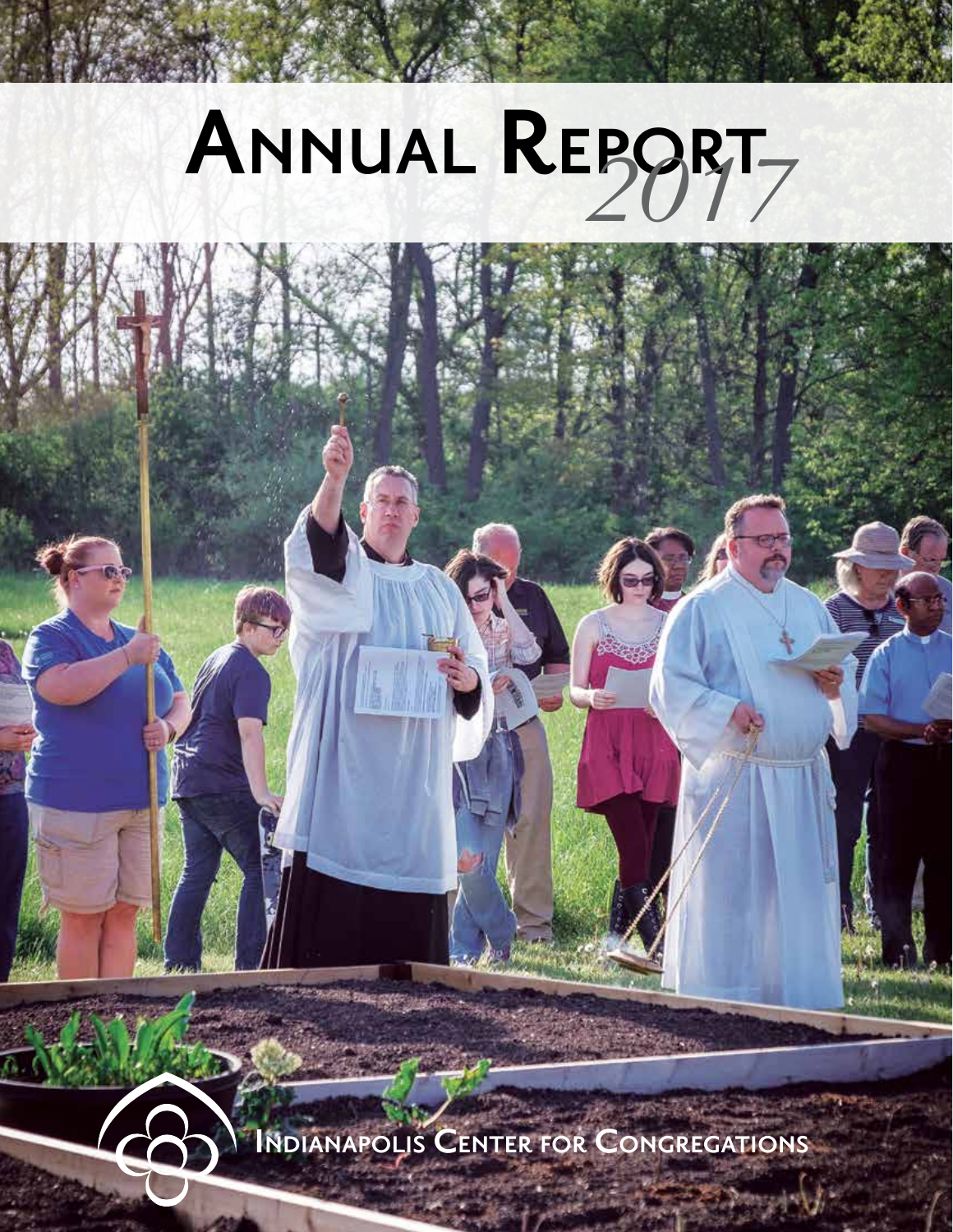

"This is a wonderful building. So why not open it up to the public?"

— St. John Lutheran Church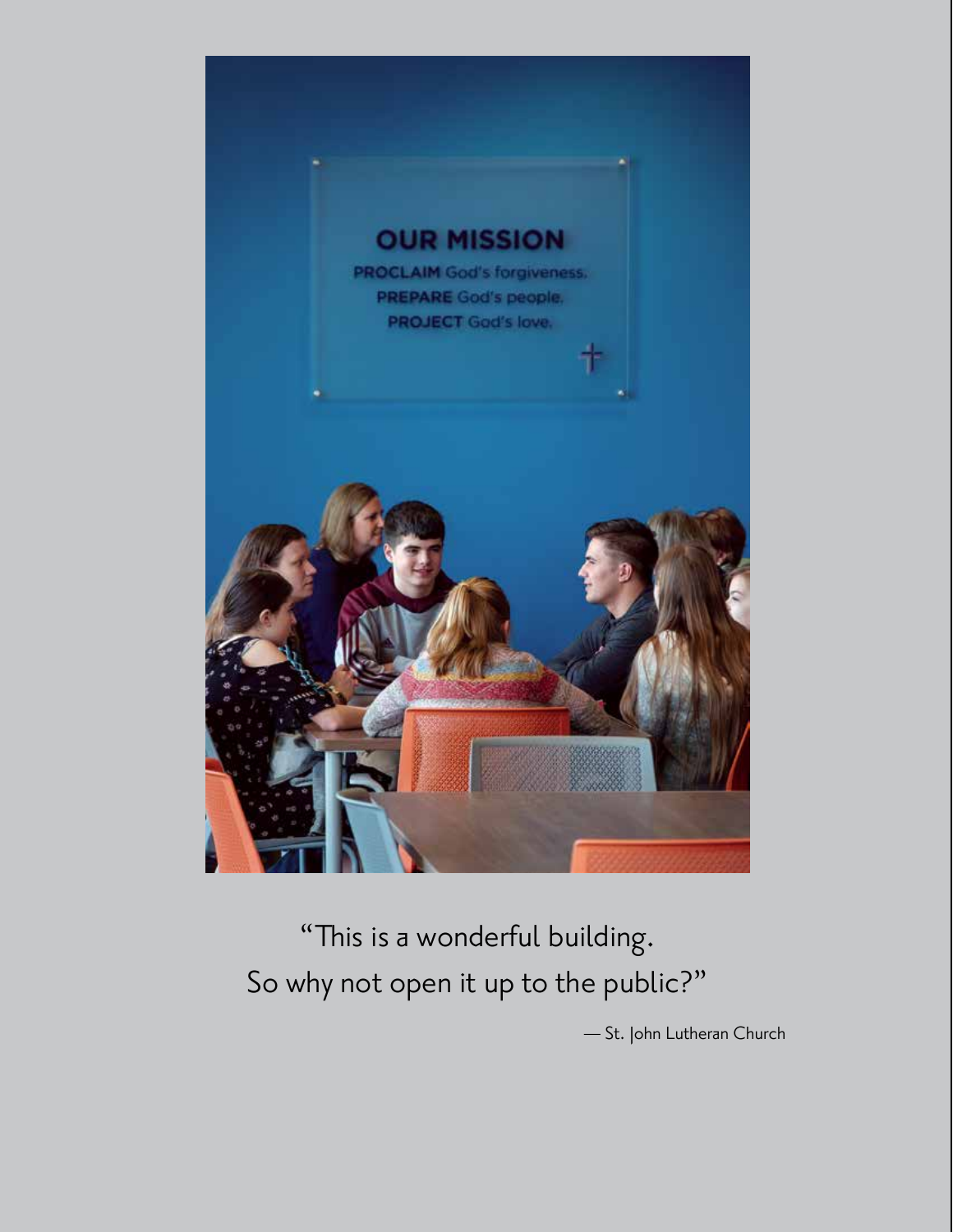In this report, we reflect upon our work and accomplishments in 2017. The Center for Congregations continued its mission to strengthen Indiana congregations in a n this report, we reflect upon our work and accomplishments in 2017. The Center variety of ways.

Our number of contacts increased as we consulted with congregational leaders, introducing them to the helpers they needed in the areas they identified. Top pre-

senting issues in 2017 included ministry with young adults, community engagement, stewardship of buildings and strengthening finances. The Center hosted statewide workshops, luncheons, initiatives and longterm events, including 12 live online learning experiences. Our venture into virtual learning allows more folks to attend our events from mobile devices or desktop computers and connect with subject-matter leaders and resources.

We continued to connect leaders throughout the state and beyond with resources on the Congregational Resource Guide (CRG). In addition to improving the user experience in 2017, we populated the site with a variety of new resources, all curated and reviewed by our staff. New and repeat users, as well as a record 2650 daily visits in 2017, are a testimony to the usefulness of this tool.



The following pages highlight the stories of three congregations participating in our Community Ministry

Grants initiative. Twenty-three congregations are at work implementing their matching grants through this program. Based on this success, we extended the initiative in 2018 to congregations beyond central Indiana.

I hope you find inspiration in the stories of these congregations and their vibrant programs. They are tremendous examples of how the Center's work reaches beyond the walls of the congregation into the community and the world.

Din Shapero

*Tim Shapiro Center President*

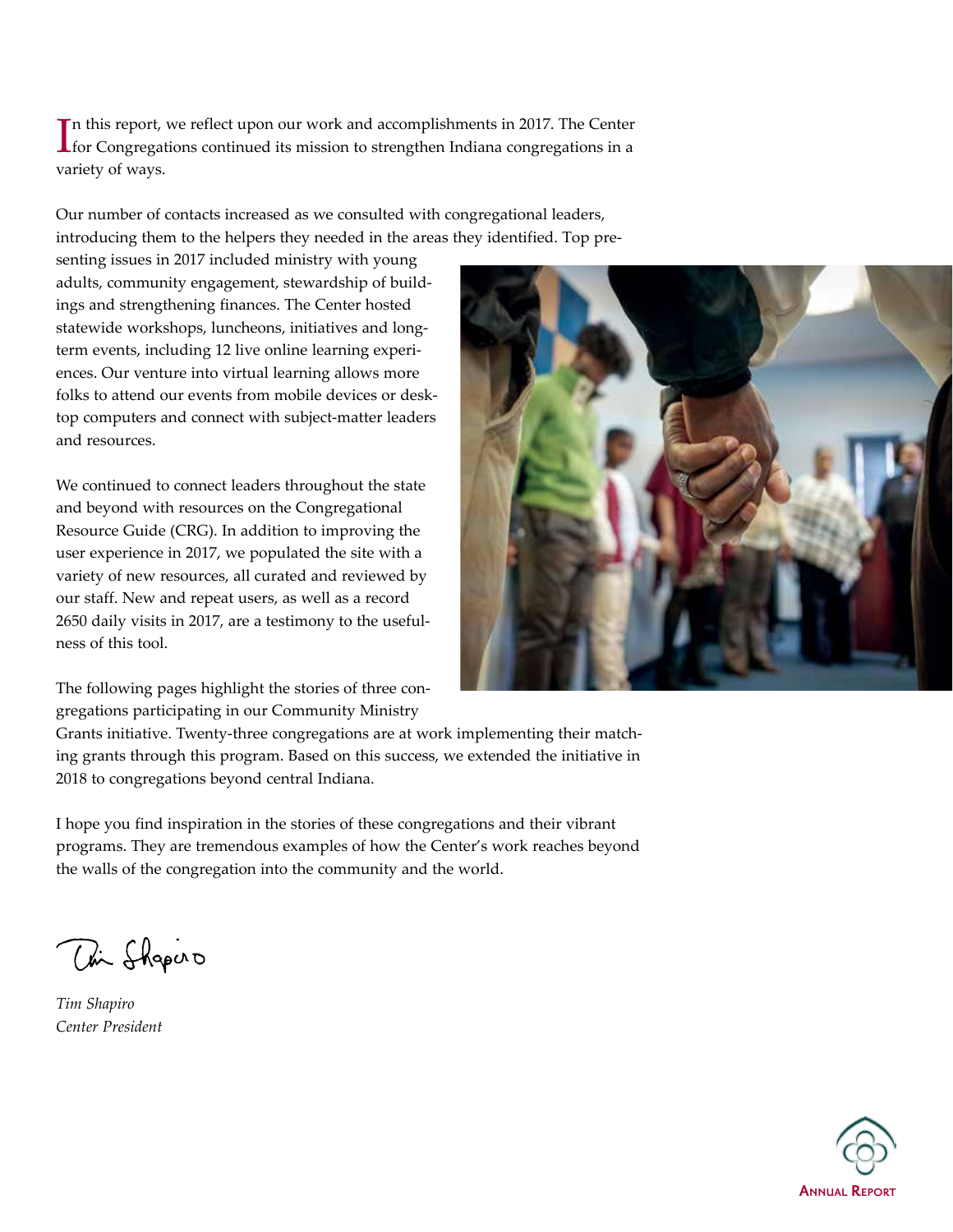## **Mutual ministries take root in the community**

Mhen Pastor Richard Curry Jr. describes his congregation's plan to spark positive change on the near west side of Indianapolis, he borrows a phrase from former Indiana University basketball coach Tom Crean. "There's a difference between being in a rut and getting in a groove," he says. "Right now, our neighborhood lacks hope. Over the years, all the plights of the inner city have hit us hard — drugs, crime, homelessness, mental illness. The community has deteriorated, and there's a feeling that things will never improve. We want to show people that they're not stuck in a rut and that we want to walk alongside them as they set goals, make changes and get in the groove."

With support from a Center for Congregations grant, Curry and members of the True Tried Missionary Baptist Church are preparing to introduce a process they call DREAM: Dare to Reach Every Achievement through Thoughtful Ministry. The plan is based on feedback from area residents, which emerged after a committee from the church participated in the nine-month Community Ministry Grants (CMG) program. During three educational sessions, Curry and his team interacted with representatives of other east central Indiana congregations and heard from experts who had created effective mutual ministry programs. The purpose of the initiative was to assist congregations in identifying collaborative projects they could do with, not for, their neighbors.

 "It was eye-opening for me to realize how different communities have different needs," says Curry. His peers heard the challenges that Curry faces as a bi-vocational pastor with an all-volunteer leadership team. The success of the DREAM project would depend on the willingness of the entire True Tried congregation to share the responsibility for its implementation. For that reason, Curry explains, "We're mobilizing people by teaching discipleship."

The DREAM project will focus on single-parent families, a growing population that too often struggles with a high incidence of poverty caused by insufficient education which leads to limited employment opportunities. Components of the program include financial literacy and empowerment training, small accountability groups, mentoring support, and referral services for persons with specific needs. Although the official kickoff of the project is set for late July, the congregation received a preview when CMG presenter Dr. Kilen Gray visited to tell the story of how members of his Shelbyville, Kentucky church launched its community ministry several years ago with amazing results.

 "So often people have trouble grasping a vision," says LaSonya McGraw, volunteer director of the DREAM project, who heard Gray speak at the first educational session hosted by the Center for Congregations. "It was an emotional moment for me to learn how Dr. Gray's congregation accomplished many of the things that we hope to accomplish. It helped move an abstract vision into something that is concrete. As a result, our team saw that, yes, this can happen; we can make it happen here."

Curry and Gray have arranged an informal exchange program. Curry will take a team from his church to visit Gray's church to see firsthand how mutual ministry unfolds. Then Gray will return the favor and facilitate a two-hour workshop in Indianapolis. Both occasions give Curry the opportunity to talk with Gray, pastor to pastor, and learn from his experience. "I'm going

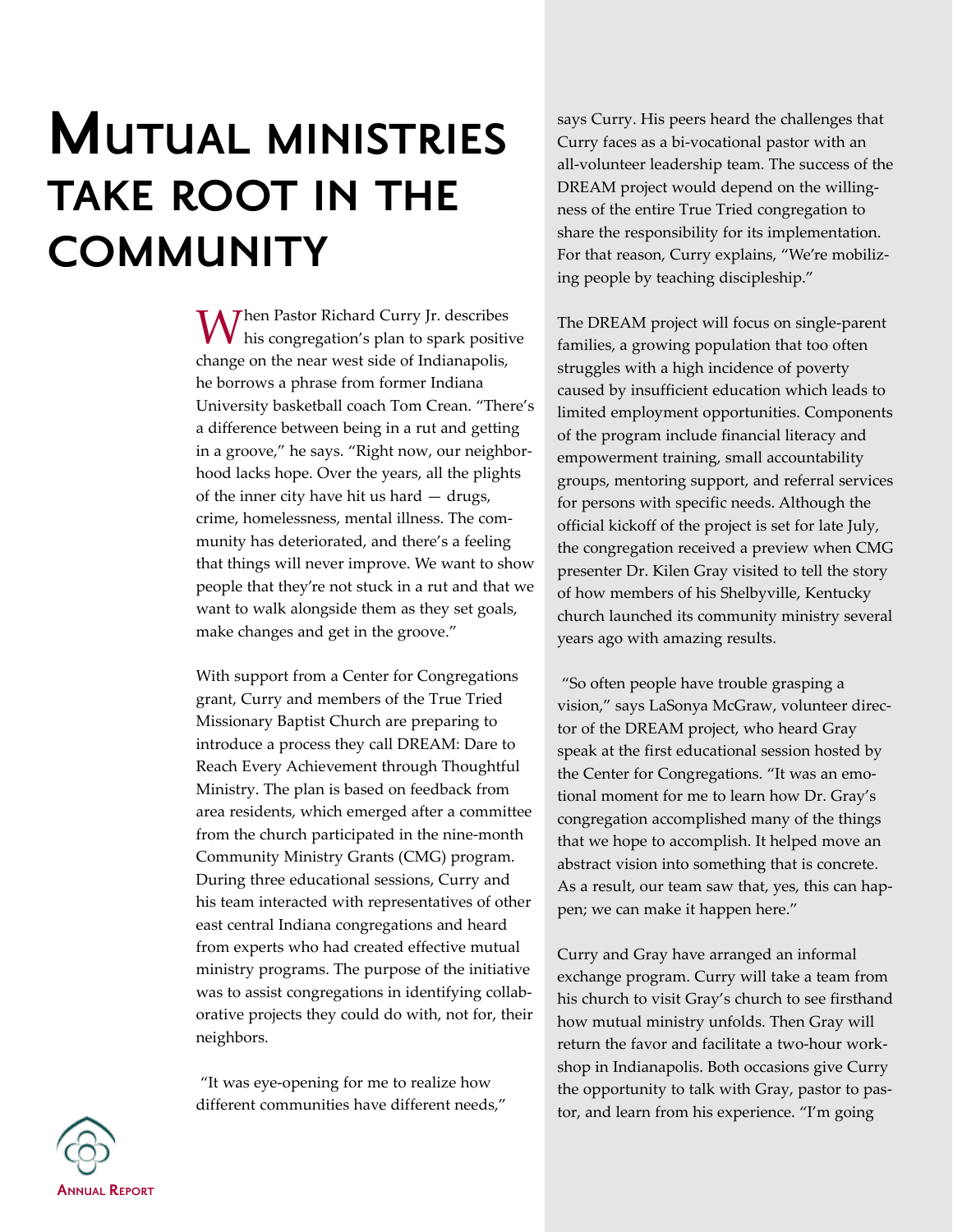to pick his brain," says Curry. "I want to know what worked, what didn't work, how to break down barriers and overcome obstacles."

#### **Room to grow**

Equally inspired by Kilen Gray was the delegation from St. John Lutheran Church, a faith community on the southeast side of Indianapolis that dates back 165 years. "The message that came out of Dr. Gray's story wasn't so much what his members did, but how they did it," recalls Paul Johnson, director of outreach and assimilation at St. John and a member of the church's CMG team. The process that CMG teaches — and Gray's church followed — begins with a congregation conducting research to determine its strengths. The next step is to explore all the ways members could use those strengths to create a mutual ministry.

Intent on listening and learning, Johnson arranged a series of internal focus groups and external interviews. The results confirmed what he suspected: The public erroneously perceived the congregation as older  $-$  in reality, most members are under the age of 50 — and not particularly mission-minded. Among the church's most obvious assets were its spacious building and its very visible location. "Thousands of cars drive by here every day," says Johnson. "But we're not a place to stop; we're a place that's on the way to somewhere else."

The challenge was to create a mutual ministry that would correct the misperception and position the church as a destination with an open door, welcoming partners, and a shared purpose. Although members had made earlier attempts at community outreach, past projects either lacked a step-by-step process of implementation or a strategic plan to ensure sustainability. "Years ago, we tried to come up with some ideas but couldn't decide on a place to start," says Lynn Fox, church treasurer. "CMG really stirred things up."



A plan began to emerge, based on conversations the CMG team initiated with nonprofit organizations during the research phase. Several agencies indicated a need for a central gathering space that had adequate parking and rooms flexible enough to accommodate groups and events of various sizes. St. John easily met those criteria, and because it also operates a school with an enrollment of 230 students, its facility includes a kitchen, nursery, classrooms and a gymnasium. In 2005, it added a common area and a second worship space called the Dwelling Place that often were underutilized. "This is a wonderful building," says Don Van Pelt, a member of the CMG team. "So why not open it up to the public?"

The team identified three organizations that focus on supporting and strengthening families: Centrality Behavior serves children in need of behavior therapy and counseling; Central Indiana Council on Aging advocates for older adults, caregivers, and persons with disabilities; the Children's Bureau, Inc., offers a range of services to at-risk youth and their foster or adoptive families. Not only would St. John provide space, free of charge, to these groups, but also would add special equipment and refurbish the meeting rooms to accommodate their needs.

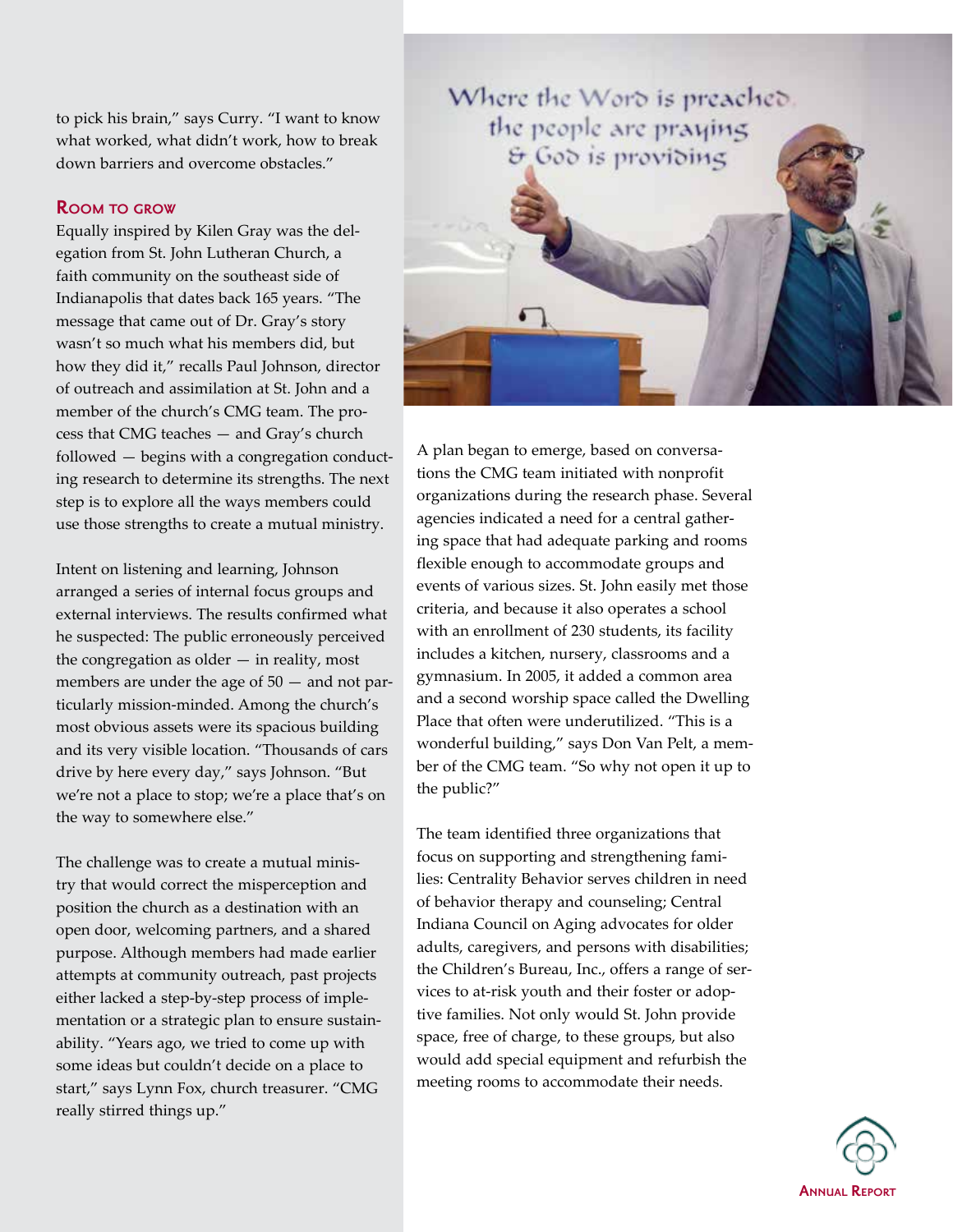"To me, it's all about stewardship," says Troy Countryman, who accepted the call to serve as senior pastor while the CMG initiative was unfolding. "We have space that we're not using much of the time. How can we be good stewards of that space? And how can we make the space so inviting that people will sit down, talk, and stay a while?"

The grant and its matching funds were earmarked for the precise purpose that Countryman describes. Ivonne Zimmer, director of development and business manager for the church, met with representatives of each agency to learn how the various spaces can be refitted to accommodate their program requirements. Lighting in the play rooms will be softened for children with sensory needs; new tables were ordered to facilitate discussions during parent support-group sessions; audio-visual equipment will be installed in the Dwelling Place for large gatherings, such as caregiver conferences or employee training days.

"We're asking church volunteers to serve as hosts when these groups come in for meetings and events," says Zimmer. Enthusiasm for the ministry is growing as church members see the ministry in action. As an example, Zimmer recalls a trustee who stopped by one evening when parents of adopted children had gathered for a support-group meeting. "Their children, many with disabilities, were in the gym having a great time," says Zimmer. For several minutes the trustee watched as the parents interacted with each other and the children engaged in lively play. Before leaving, he joined Zimmer on the sidelines. "He nodded and whispered to me, 'Now I get it.'"

#### **Bloom where you're planted**

While St. John is one of the largest congregations to participate in the CMG initiative, St. Peter's Episcopal Church in Lebanon is one of the smallest. Christopher Beasley, bi-vocational vicar of the church since 2014, views his congregation's modest size as an asset, not a detriment, in planning and implementing a major project. "Everyone can participate," he says. "We're 40-members strong on a good Sunday, so everyone has a role in what we're doing." Members were well aware that their success in launching a mutual ministry would depend on their success in enlisting outside help. "We liked the fact that we would have to develop connections in the community," explains Beasley. "We're not big, so we would have to reach out and form partnerships."

## "Don't grow alone, join us!"

— St. Peter's Episcopal Church

A sign, posted at the entrance of the church's eight-acre property, summarizes the idea that emerged after months of surveying neighbors, interviewing city leaders, and brainstorming with members: "Don't Grow Alone, Join Us!" Considering the congregation's interests and expertise — gardening, beekeeping, wellness — the CMG team formulated a plan based on its research. Detailed conversations in the community revealed a need to provide wholesome summer activities for youth, address the issue of childhood obesity, educate families on healthy eating habits, and ease hunger among the homeless. At the heart of St. Peter's plan was a gardening ministry that had the capacity to teach, inspire, and feed all who participated in its implementation.

"Lebanon has lots of problems that we don't have the size or skills to tackle," says Beasley, "but we have eight acres, an empty building we can convert into a learning center, and we know how to grow food." In addition, "people like coming out here because it's a quiet, peaceful

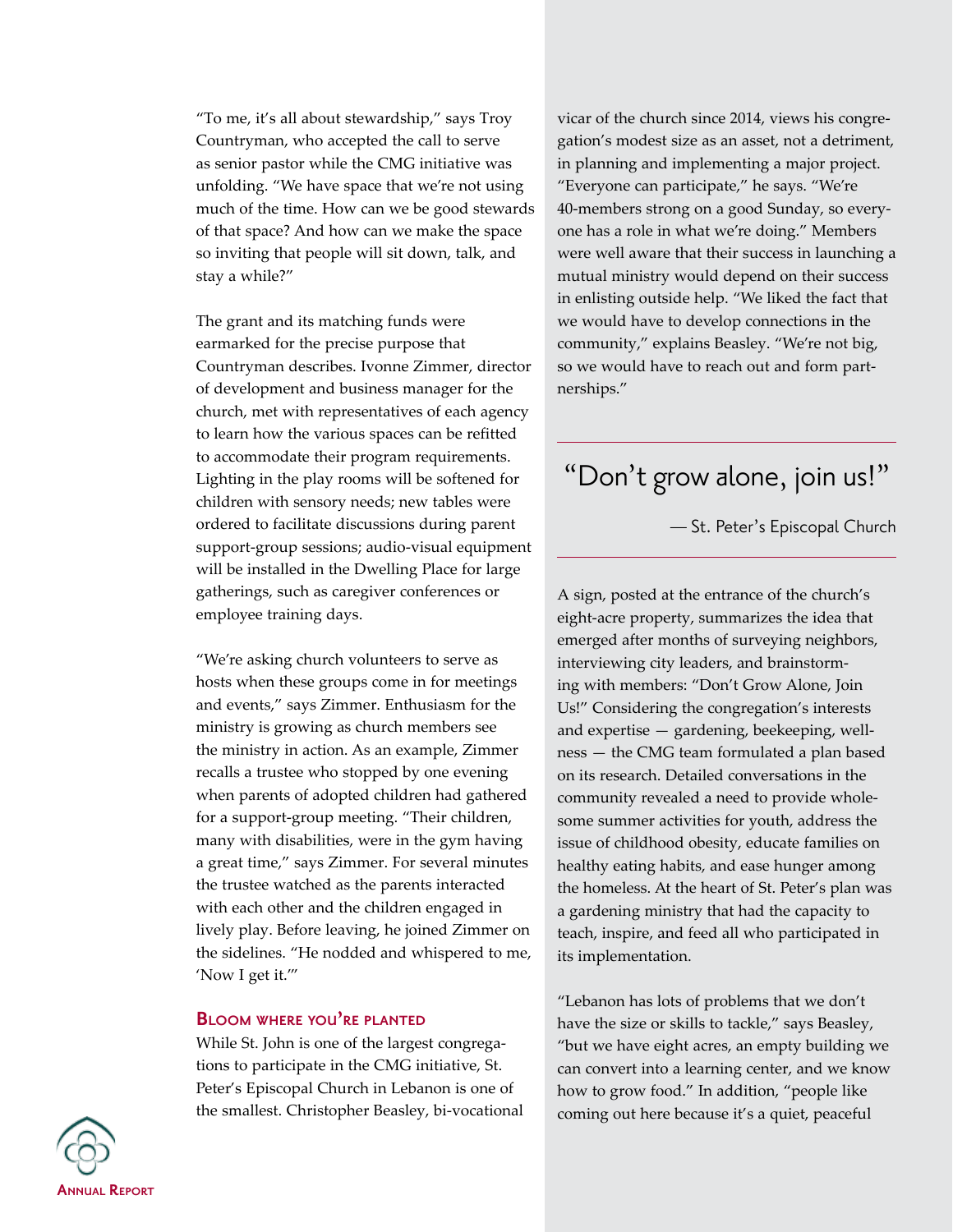place where they can connect to God. All of this got us going on the path that felt right for us."

That path has taken them in diverse directions. They joined the Boone County Master Gardeners to launch a Junior Master Gardener program for youth from the Boys and Girls Club.

"We start in June," says Sandy Dailey, who will coordinate the 10-week effort that has a handson curriculum and culminates with a service project. Part of the grant enabled her to travel to Texas A&M to explore with certified instructors the many facets of the program. "As the students' gardens come along, we'll demonstrate how to prepare, process, and preserve foods." This will be done in the kitchen at Blackwell Hall—refurbished and renamed the Harvest House Community Center. A generous portion of the gardens' bounty will be donated to the food pantry at St. Joseph's Roman Catholic Church and to Shalom House, a non-profit agency that serves hot meals to its clients.

The adult component of the CMG program took shape at the request of families who heard about the youth program and wanted to learn how to freeze and can fresh fruits and vegetables that their gardens produced.

"Our situation is unique because everything fits together," says Chuck Dailey, senior warden at the church and the overseer of St. Peter's apiary that this summer will contain up to ten hives, each with 60,000 to 80,000 bees. A portion of the garden is set aside for pollinator plants that serve as a food source for the bees that produce honey, which raises funds for projects such as the CMG initiative.

The church rolled out its comprehensive plan in May with a Rogation Day celebration that coincided with the beginning of the growing season. Attendees included church members, diocese officials, project partners, and local residents.

"We're excited," Dailey says. "Our ultimate goal is to change eating habits and, simultaneously, show that St. Peter's cares about the community. This project came along at the perfect time for our congregation. It's a new day here at St. Pete's."

#### **The work goes on…**

With the success of the CMG pilot program at congregations in and around Indianapolis, the Center for Congregations expanded the initiative in December and invited faith communities



throughout the state to consider participating. Up to 30 congregations will have the opportunity to take part in the educational program and then apply for matching funds to reach beyond their walls to launch new ministries with their neighborhood partners. As demonstrated by the projects created during the pilot phase, the ministries and the benefits of the ministries are likely to continue long after the CMG grant period ends.

"One of the things our church believes is, if you've been helped by a program, you have a responsibility to help somebody else," says Richard Curry of True Tried Missionary Baptist Church. He calls his congregation's effort a "process" rather than a "project," because it will continue to expand as it reaches out to additional neighbors. "Ours began as a two-year program, but we're already identifying ways to ensure its sustainability."

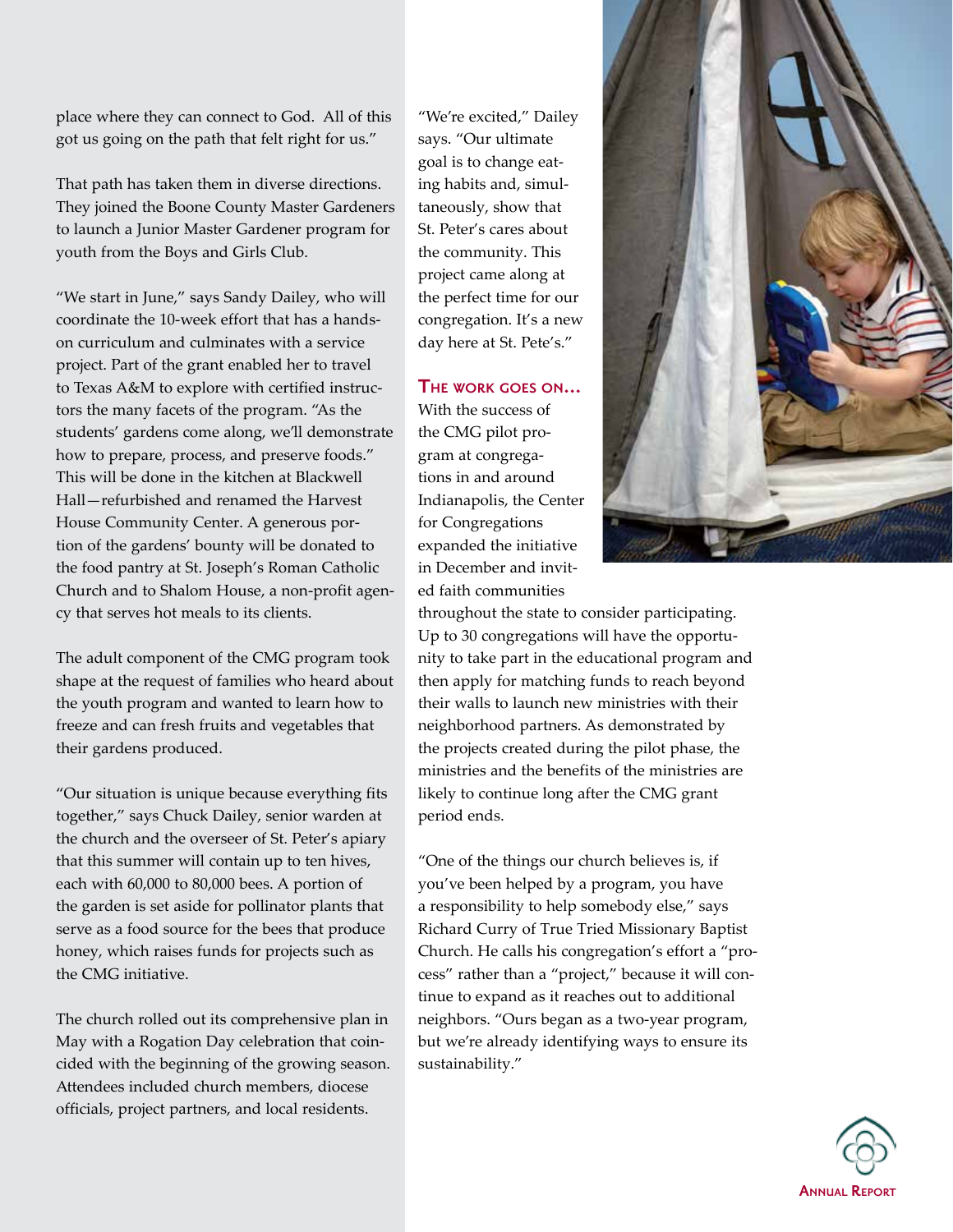## **CENTER FOCUS** 2017 STATISTICS

#### **Northwest**

- • 2135 Conversations in
- • 232 Cases of which
- 153 are New Cases with
- 205 People representing
- 118 Congregations
- 51% were Clergy
- 49% were Laity

#### **The Top Issues**

Appreciative Inquiry Young Adults Leadership Congregational Vitality Building

#### **Northeast**

- • 2550 Conversations in
- 217 Cases of which
- 152 are New Cases with
- 220 People representing
- • 136 Congregations
- 53% were Clergy
- 47% were Laity

#### **The Top Issues**

Building Young Adults Technology Finance Community Ministry

#### **Central**

- • 5737 Conversations in
- 786 Cases of which
- • 331 are New Cases with
- • 640 People representing
- • 353 Congregations
- 44% were Clergy
- 56% were Laity

#### **The Top Issues**

Building Young Adults Technology Community Ministry Finance

## **INDIANA**

#### **Southwest**

- 1193 Conversations in
- 110 Cases of which
- • 69 are New Cases with
- 95 People representing
- • 62 Congregations
- 52% were Clergy
- 48% were Laity

#### **The Top Issues** Building

Congregational Vitality Leadership Finance Community Ministry

#### **SOUTHEAST**

- • 894 Conversations in
- 107 Cases of which
- • 73 are New Cases with
- 118 People representing
- 68 Congregations
- 53% were Clergy
- 47% were Laity

#### **The Top Issues**

Young Adults Congregational Vitality Finance Building Community Ministry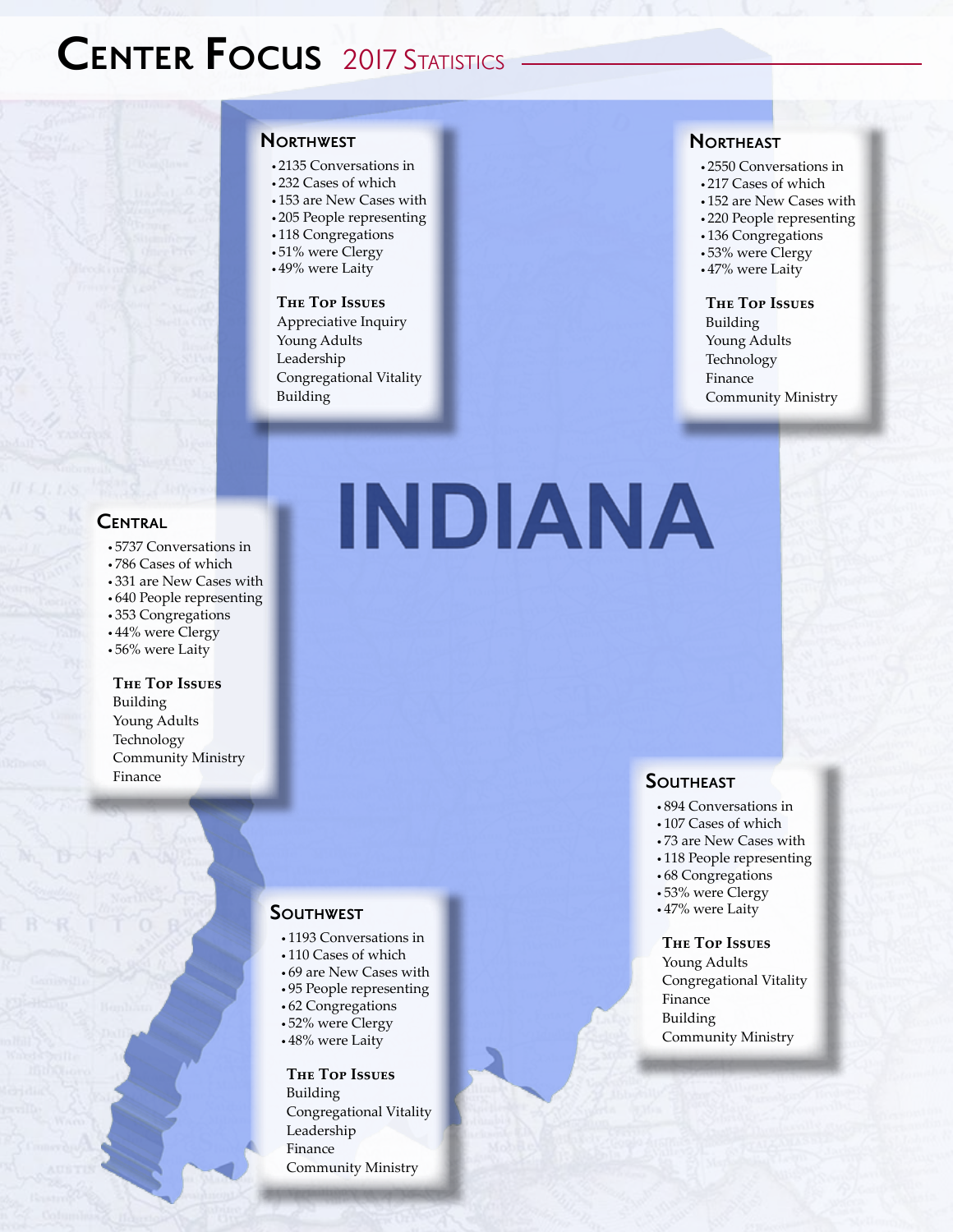### **Education**

- 69 education events and 25 hosted organizational meetings
- Including 21 held in Central Indiana
- 14 in the Northeast and 17 in the Northwest
- 13 in the Southeast and 17 in the Southwest
- and 12 Live Online Events
- 1668 People representing
- 691 Congregations from
- 87 Faith Groups or Denominations

#### **Events and meetings include:**

Extraordinary Program Planning A Fresh Look at Faith Formation Approaching Wisdom Bethel Church, Crown Point Brownstown Christian Church Staff Retreat Care and Support During Life's Critical Moments Christian Theological Seminary Faculty City Church, Evansville Community Ministry Grants gathering Community and Digital Ministry in the 21st Century Congregations Connecting with Young Adults Congregations in the News Creating a Congregational Culture of Validation Creating Ministries of Excellence in Your Congregation Covenant United Methodist Staff Retreat, Fort Wayne Developing Your Community Ministry Plan Divergent Churches Engaging Young Adults Essentials of Congregational Finance Evaluating Your Congregation's Communication and Welcome Facility Stewardship

#### **Grants**

- \$1,721,649 for
- 127 Resource Grants totaling \$1,211,946
- 23 Community Ministry Grants totaling \$489,039

#### **Grant Recipients**

All Saints Episcopal Church, Indianapolis All Souls Unitarian Church, Indianapolis Auburn Presbyterian Church Ben Davis Christian Church, Indianapolis Bethany Christian Church, Washington Bethel Family Worship Center, Indianapolis Bitania Church, Indianapolis Brandywine Community Church, Greenfield Broadway Christian Church, Fort Wayne Broadway United Methodist Church, Indianapolis Brookside Community Church, Indianapolis Brookville Road Community, New Palestine Calvary Baptist Church, Seymour Calvary Church, Valparaiso Calvary Lutheran Church, ELCA, Angola Calvary United Methodist Church, Brownsburg Castleview Church, Indianapolis Central Christian Church, Indianapolis Christ Church United Church of Christ, Evansville Christ Missionary Baptist Church, Indianapolis Christ the Savior Lutheran Church, Fishers Church of the Master, Indianapolis City of God Church, Lafayette College Park Church, Indianapolis Come As You Are Community Church, Fort Wayne Community Church of Columbus Community Church of Waterford, Goshen Concordia Lutheran Church, Greenwood Congregation Achduth Vesholom, Fort Wayne Cornerstone Lutheran Church, Carmel Crestview Community Church, Lafayette Crossbridge Community Church, Fort Wayne Crossroads Community Church, Fishers Divine Providence Baptist Church, Fort Wayne Duneland Community Church, Chesterton East Side Baptist Church, Crawfordsville Eastern Star Missionary Baptist Church, Indianapolis Emmanuel Church of Greenwood Ethiopian Gospel Believers Church in Indianapolis Fairview Presbyterian Church, Indianapolis Faith Lutheran Church, Columbus Faith Mennonite Church, Goshen Faith Missionary Church, Indianapolis Faith Presbyterian Church, Indianapolis

First Baptist Church, Vincennes First Baptist Church, Greensburg First Church of the Nazarene, Noblesville First English Evangelical Lutheran Church, Mishawaka First Meridian Heights Presbyterian Church, Indianapolis First Presbyterian Church, Bloomington First Presbyterian Church, Shelbyville First Presbyterian Church, Lebanon First Presbyterian Church of Elkhart First United Methodist Church, Wabash Geist Community Church, Mccordsville Gentryville United Methodist Church Gethsemane Episcopal Church, Marion Gethsemane Evangelical Lutheran, Indianapolis Grabill Missionary Church<br>Grace Covenant Church of God, Austin<br>Grace Evangelical Lutheran Church, Syracuse<br>Grace Gathering, New Haven<br>GracePoint Church, Valparaiso<br>Hobart Assembly of God<br>Holy Angels Catholic Church, Indian Immanuel Lutheran Church, Valparaiso Indy Metro Church, Indianapolis Irvington Presbyterian Church, Indianapolis itown Church, Fishers Jamestown United Methodist Church King of Glory Lutheran Church, Carmel Lakeview Church, Indianapolis LifePoint Church, Goshen Living Faith Church, Indianapolis Living Word Baptist Church, Indianapolis Mercy Road Church, Carmel Messiah Lutheran Church, Brownsburg Metropolitan Baptist Church, Gary Monrovia Christian Church, Monrovia<br>Mt. Auburn United Methodist Church, Greenwood Mt. Gilead Church, Mooresville Nativity of Our Lord Jesus Christ, Indianapolis Neighbors Home Church, Roanoke New Era Church, Indianapolis New Haven United Methodist Church New Hope Community Church, Newburgh New Life Church of God, Fort Wayne New Life Fellowship Church, Huntington New Palestine Bible Church North Main Street Mennonite Church, Nappanee Northminster Presbyterian Church, Indianapolis Ogilville Christian Church, Columbus Open Door Free Methodist, Noblesville Our Shepherd Lutheran Church, Avon Overcoming Church, Indianapolis

Five Things Your Visitors Want To Ask, But Won't Grace and Peace Lutheran Church, Evansville Growing Young Innovative Strategic Planning Invigorating Congregational Life Through Youth Ministry Kitchen Table Giving Lake Institute on Faith and Giving, Indianapolis Leading Your Congregation in the Midst of Change Living Hope Church, Merrillville Logansport Flourishing Congregations Callout Mapping the New: Moving Confidently from Ideas to Programs Millennials and Social Movements Northeast Indiana ELCA Ministerium Meeting Northwoods Church, Newburgh Passing Along the Faith Preparing to Launch a Community Ministry Presbytery Meeting, Indianapolis Reconnecting with Young Adults Reducing Power, Powering Ministry Renewal Through Innovation St. Mary's Catholic Church, Crown Point Seymour Oktoberfest Baby Station Small Congregations: Having a Healthy Mindset Social Media and Ministry Southeast Area Methodist Pastors Start with the Questions Teaching to Transform: Understanding Congregational Education The Art of the Flourishing Congregation The New Reality of Charitable Giving Unitarian Universalist Congregation, Fort Wayne Vibrant Youth Ministry in Indiana Walk in the Light Christian Church, Indianapolis What Story Does Your Facility Tell? Who Lives Here? Unearthing Demographic Data Youth Ministry That Makes A Difference 

> Peace Lutheran Church, Seymour Peter's Rock Missionary Baptist Church, Gary Re.Think Church, Merrillville Resurrection Lutheran Church, Indianapolis Revolution Community Church, Logansport Roberts Park United Methodist Church, Indianapolis Saint Alban's Episcopal Church, Fort Wayne Saint Joseph University Parish, Terre Haute Second Presbyterian Church, Indianapolis Second Reformed Presbyterian Church, Indianapolis Shelbyville Community Church Simpson United Methodist Church, Evansville Soma Church, Indianapolis South Point Baptist Church, Crown Point Southport Christian Church, Indianapolis Spirit of Joy Lutheran Church, Indianapolis St. Benedict Cathedral, Evansville St. Bernard Catholic Church, Crawfordsville St. David's Episcopal Church, Bean Blossom<br>St. Francis-in-the-Fields Episcopal Church, Zionsville<br>St. John Lutheran Church, Indianapolis<br>St. John the Evangelist Catholic Church, Indianapolis<br>St. John's Episcopal Church, La St. Michael Catholic Church, Greenfield St. Paul Catholic Center, Bloomington St. Paul's United Church of Christ, Evansville St. Peter's Episcopal Church, Lebanon St. Peter's Evangelical Lutheran Church, Brownstown St. Peter's Lutheran Church, Fort Wayne St. Timothy's Episcopal Church, Indianapolis Stones Crossing Church, Greenwood The Compass Church, Selma The Ridge, Columbus The River Community Church, Marion The Vineyard Church, Mishawaka Tree of Life Anglican Church, South Bend Trinity Church, Indianapolis Trinity Lutheran Church, Darmstadt, Evansville Trinity Wesleyan Church, Indianapolis<br>True Tried Missionary Baptist Church, Indianapolis<br>Unitarian Universalist Church, Bloomington<br>Unitarian Universalist Congregation, Fort Wayne<br>Vineyard Community Church of Greenwood<br>Wes Woodburn Missionary Church Woodruff Place Baptist Church, Indianapolis Zion City Ministries, Muncie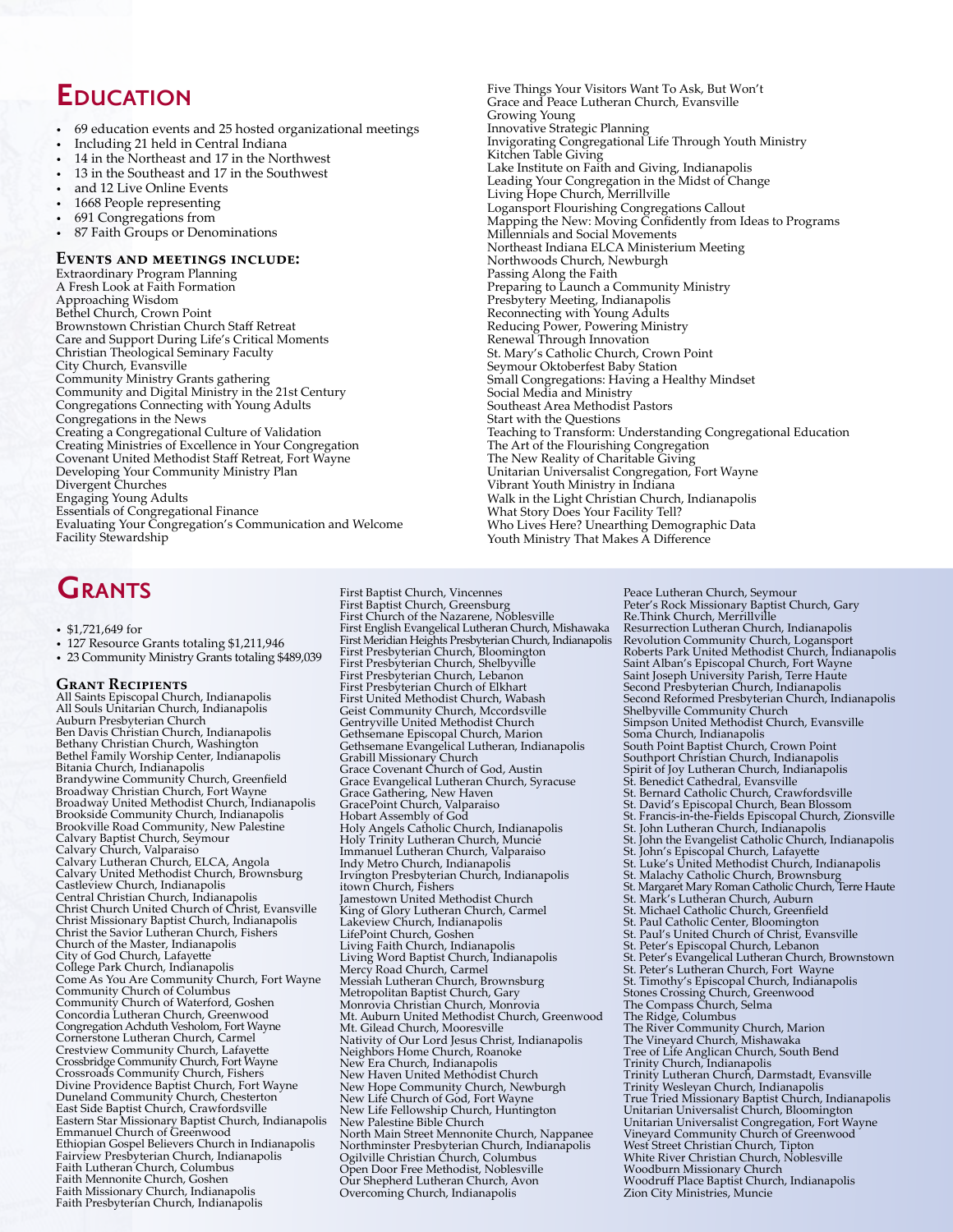#### STATEMENTS OF FINANCIAL POSITION AND ACTIVITIES Financial Report

The following is a summary of the statement of financial position and the statement of activities of the Center as of December 31, 2017 and for the year then ended. This financial information was extracted from the audited financial statements of the Indianapolis Center for Congregations, Inc. It does not, however, include all disclosures normally associated with financial statements prepared in conformity with generally accepted accounting principles. The complete financial statements, including footnotes and the report of our auditors, BKD, LLP, are available for review upon request.

| <b>ASSETS</b>                     | 2017                         | 2016            |
|-----------------------------------|------------------------------|-----------------|
| Cash and cash equivalents         | 1,164,145<br>\$              | 1,630,329<br>\$ |
| Contributions receivable          | 2,669,330                    |                 |
| Prepaid expenses and other assets | 29,852                       | 23,338          |
| Investments                       | 36,010,270                   | 41,207,479      |
| Property and equipment            | 34,164                       | 56,044          |
| Total assets                      | 39,907,761                   | 42,917,190      |
| <b>LIABILITIES</b>                |                              |                 |
| Accounts payable                  | \$<br>215,450                | \$<br>104,170   |
| Accrued vacation pay              | 48,250                       | 43,865          |
| Other accrued expenses            | 24,978                       | 25,688          |
| Total liabilities                 | 288,678                      | 173,723         |
| <b>NET ASSETS</b>                 |                              |                 |
| Unrestricted                      | \$<br>4,843,519              | \$<br>4,001,112 |
| Temporarily restricted            | 34,775,564                   | 38,742,355      |
| Total net assets                  | 39,619,083                   | 42,743,467      |
| Total liabilities and net assets  | $\mathbb{S}^-$<br>39,907,761 | \$42,917,790    |

|                                          |                                | 2017                                |               | 2016        |                                     |              |
|------------------------------------------|--------------------------------|-------------------------------------|---------------|-------------|-------------------------------------|--------------|
|                                          |                                | Unrestricted Temporarily Restricted | Total         |             | Unrestricted Temporarily Restricted | Total        |
| <b>Revenues and Other Support</b>        |                                |                                     |               |             |                                     |              |
| Contributions                            | \$<br>$\overline{\phantom{0}}$ | \$<br>2,819,330                     | \$2,819,330   | \$          | \$<br>14,230,770                    | \$14,230,770 |
| Return of grant funds                    |                                | 121,459                             | 121,459       |             | 74,386                              | 74,386       |
| <b>Educational</b> events                | 41,236                         |                                     | 41,236        | 26,711      |                                     | 26,711       |
| Interest and dividends                   | 672,340                        |                                     | 672,340       | 382,583     |                                     | 382,583      |
|                                          | 713,576                        | 2,940,789                           | 3,654,365     | 409,294     | 14,305,156                          | 14,714,450   |
| Net assets released from restrictions    | 6,907,580                      | (6,907,580)                         |               | 6,062,954   | (6,062,954)                         |              |
| Total revenues and other support         | 7,621,156                      | (3,966,791)                         | 3,654,365     | 6,472,248   | 8,242,202                           | 14,714,450   |
|                                          |                                |                                     |               |             |                                     |              |
| <b>Expenses and Losses</b>               |                                |                                     |               |             |                                     |              |
| <b>Resource Consulting</b>               | 902,627                        | —                                   | 902,627       | 728,922     | —                                   | 728,922      |
| Resource Discovery and Dissemination     | 185,953                        | $\overline{\phantom{0}}$            | 185,953       | 176,319     | $\overline{\phantom{0}}$            | 176,319      |
| Education                                | 1,657,070                      | —                                   | 1,657,070     | 925,479     | —                                   | 925,479      |
| <b>Resource Grants</b>                   | 1,663,682                      | $\overline{\phantom{0}}$            | 1,663,682     | 1,343,121   | —                                   | 1,343,121    |
| Major Grant Initiative                   | 1,022,039                      | —                                   | 1,022,039     | 1,424,474   | —                                   | 1,424,474    |
| Congregational Learning and Evaluation   | 511,775                        | $\overline{\phantom{0}}$            | 511,775       | 472,889     | —                                   | 472,889      |
| Total program services                   | 5,943,146                      | —                                   | 5,943,146     | 5,071,204   | —                                   | 5,071,204    |
| Management and general                   | 1,016,456                      | —                                   | 1,016,456     | 1,014,458   | —                                   | 1,014,458    |
| Total expenses                           | 6,959,602                      |                                     | 6,959,602     | 6,085,662   |                                     | 6,085,662    |
|                                          |                                |                                     |               |             |                                     |              |
| Change in net assets before gains/losses | 661,554                        | (3,966,791)                         | (3,305,237)   | 386,586     | 8,242,202                           | 8,628,788    |
| Gains on investments                     | 180,853                        | —                                   | 180,853       | 71,523      | —                                   | 71,523       |
|                                          |                                |                                     |               |             |                                     |              |
|                                          |                                |                                     |               |             |                                     |              |
| Change in net assets                     | 842,407                        | (3,966,791)                         | (3, 124, 384) | 458,109     | 8,242,202                           | 8,700,311    |
|                                          |                                |                                     |               |             |                                     |              |
| Net assets, beginning of year            | 4,001,112                      | 38,742,355                          | 42,743,467    | 3,543,003   | 30,500,153                          | 34,043,156   |
|                                          |                                |                                     |               |             |                                     |              |
| Net assets, end of year                  | \$4,843,519                    | \$ 34,775,564                       | \$39,619,083  | \$4,001,112 | \$<br>38,742,355                    | \$42,743,467 |



Summary Statement of Activities

SUMMARY STATEMENT OF ACTIVITIES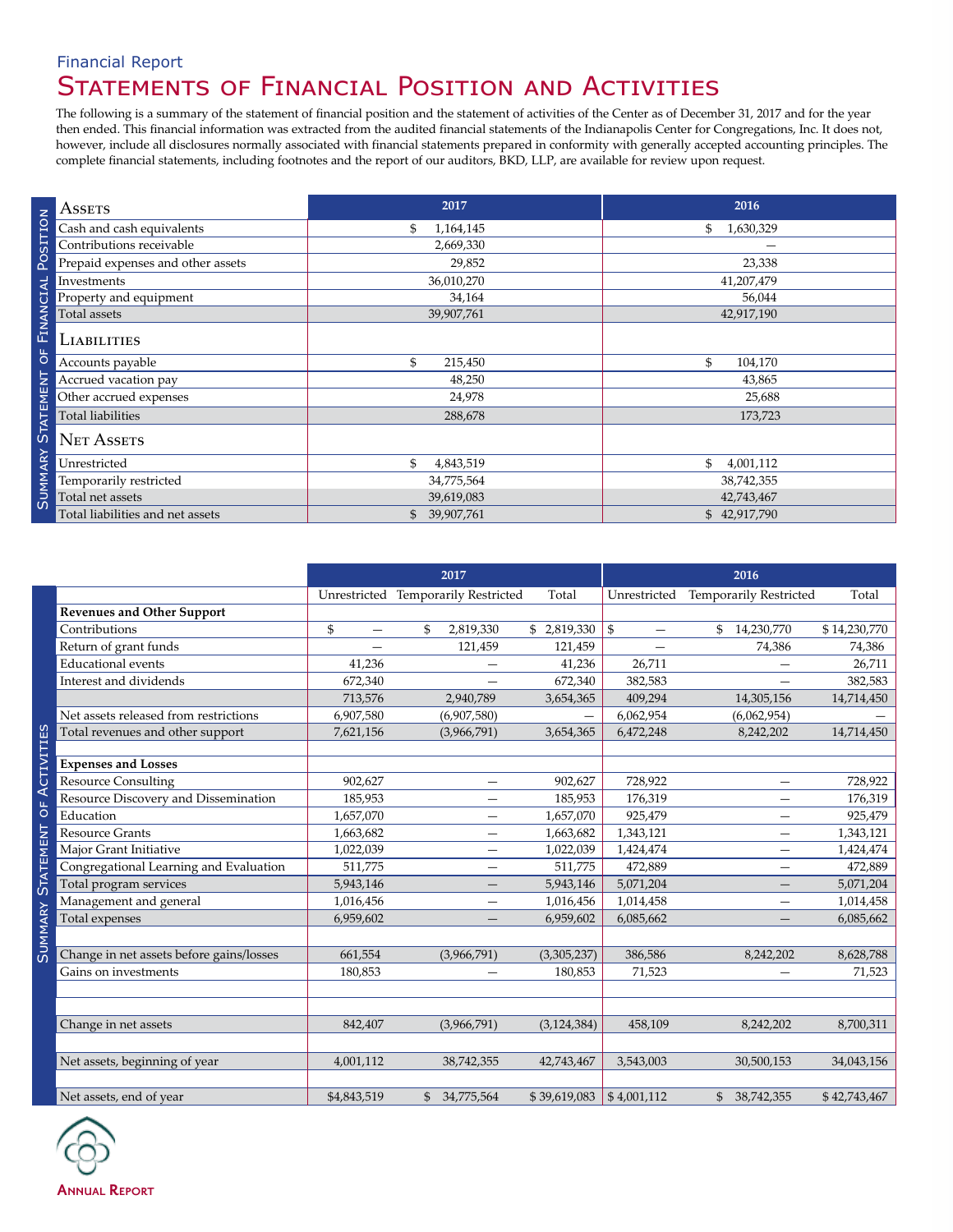

#### **Mission**

The mission of the Indianapolis Center for Congregations is to strengthen Indiana congregations by helping them find and use the best resources available to address the challenges and opportunities they identify — and then to share what we learn nationwide.

The Congregational Resource Guide is a project of the Indianapolis Center for Congregations. This web-based application helps congregations find and use the best resources for the challenges they identify.

The Indianapolis Center for Congregations is funded by Lilly Endowment Inc. and is a supporting organization of Christian Theological Seminary in Indianapolis and Louisville Presbyterian Theological Seminary.

info@centerforcongregations.org www.centerforcongregations.org www.thecrg.org

#### CONTACTS

**Indianapolis Center for Congregations** 303 N. Alabama St., Suite 100 Indianapolis, Indiana 46204 Phone 317-237-7799 Fax 317-237-7795 Toll free 866-307-2381

**Center for Congregations – Northeast** 7906 Carnegie Blvd. Fort Wayne, Indiana 46804 Phone 260-435-1880 Fax 260-435-1883

**Center for Congregations – Northwest** 9801 Connecticut Drive, Suite 200 Crown Point, Indiana 46307 Phone 219-472-4938 Fax 219-472-4941

**Center for Congregations – Southeast** 100 S. Chestnut St. Seymour, Indiana 47274 Phone 812-405-1137 Fax 812-405-1138

**Center for Congregations – Southwest** 7516 Eagle Crest Blvd., Suite A Evansville, Indiana 47715 Phone 812-618-2012 Fax 812-618-2013

#### STAFF

Timothy Shapiro, President Nancy Armstrong, Finance Director Matt Burke, Northeast Director and Education Director Nancy DeMott, Resource Director Kara Faris, Resource Grants Director Doug Hanner, Southeast Director and CRG Director Katie Lindberg, Northwest Director Wendy McCormick, Southwest Director Aaron Spiegel, Information Technology Director Susan Weber, Evaluation Project Coordinator for the Religion Division of Lilly Endowment Inc. Terrance Bridges, Associate for Resource Consulting Catharine Green, Resource Assistant and Database Administrator Jane Mastin, Communications Coordinator Kelly Minas, Associate for Education and Evaluation Kate White, Associate for Resource Consulting Alisha Agnew, Indianapolis Administrative Assistant Eunita Booker, Northeast Administrative Assistant Sofia Cook, Southwest Administrative Assistant Carol Delph, Southeast Administrative Assistant Jerri Kinder, Executive Assistant Rose Villarruel, Northwest Administrative Assistant

#### **2017 Board of Directors**

Ms. Katie Patterson Chair Speedway, Indiana

Rev. Lant Davis Terre Haute, Indiana

Rev. Richard Hamm Indianapolis, Indiana

Rev. Dr. Michael Jenkins Louisvillle, Kentucky

Rev. Dr. Bill Kincaid Indianapolis, IN

Mr. Terry Morris Noblesville, IN

#### **Acknowledgements**

Photography Chris Minnick

Writing Holly G. Miller